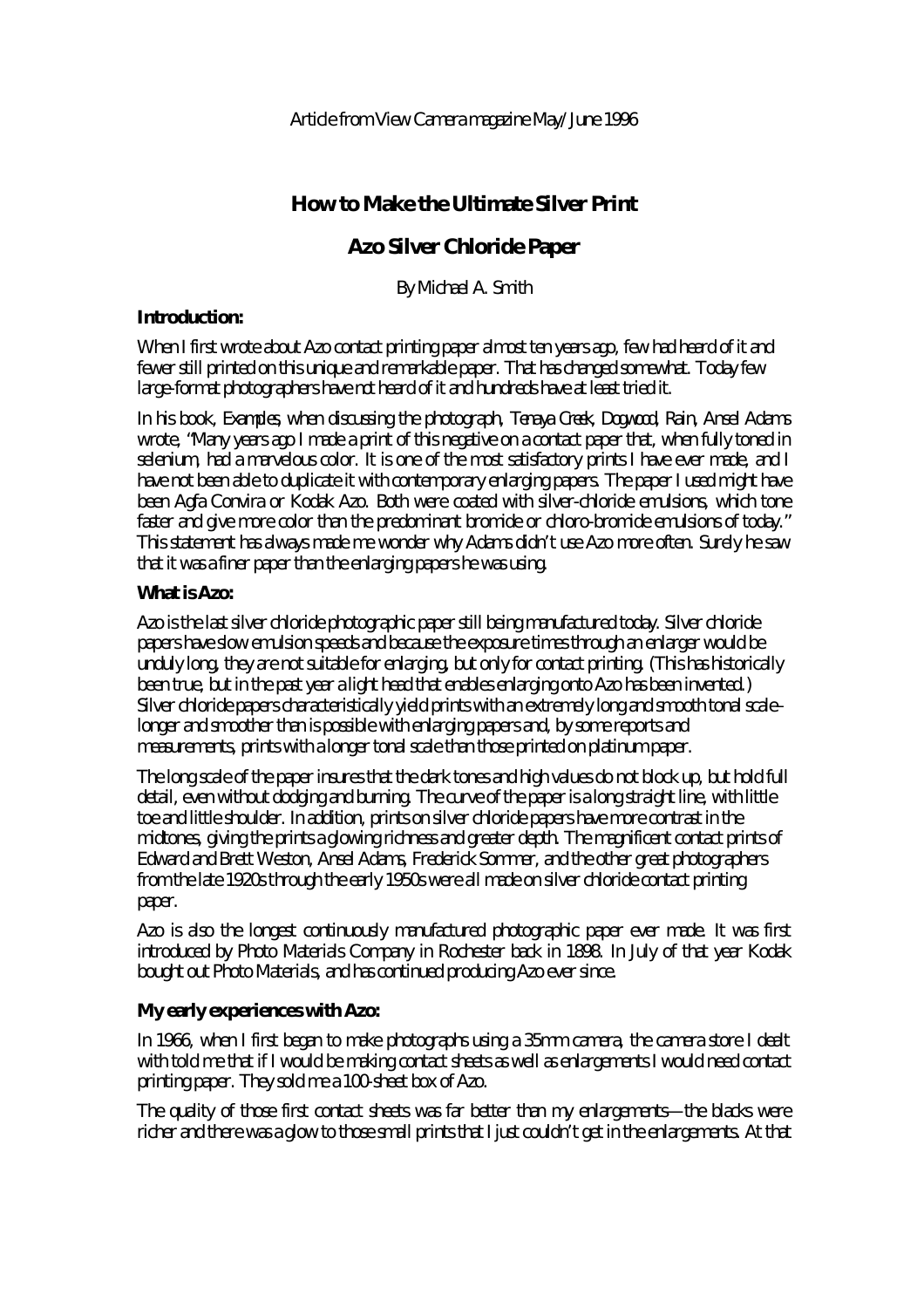time, and for many years after, I assumed the inferior quality of the enlargements was due to the enlarging process. It was not until later—after I had spent eight years making contact prints on chloro-bromide or bromide enlarging papers and still could not achieve the quality of those Azo contact sheets—that I came to realize that the problem was due to the enlarging paper itself.

As I learned more about fine print quality, I experimented with many papers, the following among others: Kodak papers—Kodabromide, Medalist, and Polycontrast; Agfa papers—Brovira and Portriga Rapid; and DuPont papers—Velour Black and Varigam. I settled on Velour Black. After only nine months of working in 35mm, I began using an 8x10-inch view camera and began making only contact prints, but I continued to use Velour Black. From time to time I would hear murmurings about Azo, and about once a year would try to make prints on it, but I was unable to do so to my satisfaction. In 1975 I showed my photographs to Dody Thompson, who was once Edward Weston's assistant, and she confirmed that something in my prints was missing. I determined to learn to print on Azo. I have now been printing only on Azo for thirty years.

About twenty years ago I resolved to reprint all of my earlier 8x10-inch negatives on Azo negatives that originally had been printed on Velour Black, a chloro-bromide enlarging paper. Even though I had been printing with Azo for ten years, I was still surprised by the difference in the quality of those reprints. They were remarkably and vastly improved. In some cases, the new Azo prints looked almost as if they were from different negatives. And the printing process was far easier and quicker—less dodging and burning was required, and I still got more detail in the highlights and in the shadows, and the deepest blacks were much richer.

### **How to use Azo:**

### Exposing:

Silver chloride papers are much slower than enlarging papers. For making contact prints, exposure through an enlarger is impractical; the times would be prohibitively long. I recommend using an R– 40 300-watt light bulb, one with the silvered part on the neck of the bulb. Depending on one's average negative densities, the average exposure should be between 10 and 20 seconds, but fine prints can be made with exposures as short as 3 seconds and as long as 3 minutes. Azo can handle almost any negative. For making enlargements, the newly invented light head allows normal exposure times. No other adjustment is needed other than getting the light head, which fits all 4x5 Beseler and Omega enlargers.

To make contact prints, any contact-printing frame, or even a piece of heavy glass, will work fine, but a vacuum frame is ideal. It is much quicker than a contact-printing frame. (So that the noise of the vacuum pump is not a distraction, I keep it outside of the darkroom, two rooms away, running a long hose under the floor and through the walls.)

Dodging and burning take place between the light and the negative, not between the negative and the paper, as with enlarging. To dodge a large area I use a large card and hold it close to the area being dodged. You can't raise a small card closer and closer to the light bulb as you can when an enlarger provides the light source. Keep in mind that Azo's long tonal requires far less dodging and burning than is required with enlarging papers. As stated earlier, dark areas of Azo prints will not block up; they will retain openness and detail. At the other end of the scale, the highlights will not wash out easily; they hold tone and detail into the lightest areas. This is one of the reasons that Azo is extremely easy to use.

Development Time: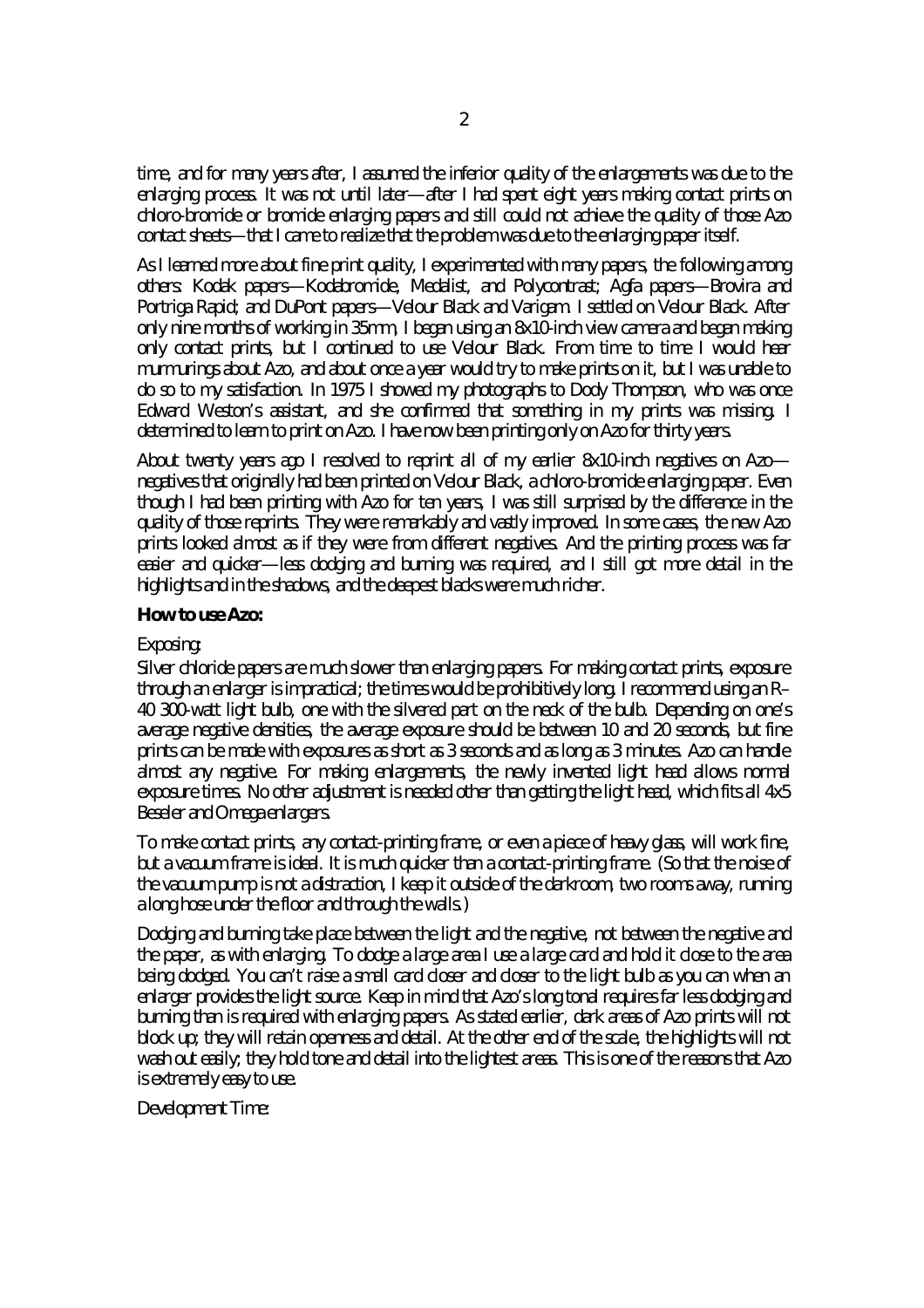Here is another area where working with Azo is significantly different (and easier!) than working with enlarging papers. Where enlarging papers usually take between two and three minutes to develop, the ideal developing time for Azo is only one minute. Rarely is more developing time necessary or desirable except with the newest emulsion batch of grade 2, which seems to require a minute-and-a-half to two minutes developing time. In general, the longer the developing time, the cooler Azo becomes and the more "on the surface" the image seems to be. With shorter developing times, Azo is warmer and appears to have more depth in the print, as if the image is *in* the paper. Scientifically, this may be the exact opposite of what is actually happening; usually, the longer the development time, the more in the depths of the emulsion the image is physically, but here one's visual perceptions must override scientific explanation.

#### Developer:

I have used Amidol since 1970 when I was still contact printing on enlarging paper. While my decision to use Amidol may have been originally determined by the approach, "If it was good enough for Edward Weston, it is good enough for me," use of this print developer for thirty years has convinced me that it has significant advantages over other more commonly used developers. Other developers yield prints that are either too contrasty or too flat or that have an "off" color.

Amidol is the most active developer known—it has the greatest reduction potential of any developer. However, in this formula, it is a soft-working developer. The major difference between this formula and other Amidol formulas is the extremely small amount of potassium bromide used. That's the secret. The citric acid acts as a buffer and extends the life of the developer. Contrary to the rumor that Amidol lasts for just 15–20 sheets of paper, a tray of developer can be used for an entire printing session, lasting all day long. Eighty to 100 sheets of paper can be processed in 1,500 cc of developing solution with no reduction in developing strength.

|                                  | 1 liter          | 3 liters |
|----------------------------------|------------------|----------|
| Water                            | 1 liter          | 3 liters |
| Sodium Sulfite                   | 30 grams         | 90 grams |
| Citric Acid                      | 3 grams          | 9 grams  |
| Potassium Bromide (10% solution) | $2 \text{ cc}$ . | 8 cc.    |
| Amidol                           | 8 grams          | 20 grams |

Note that in tripling the volume of water, not all of the ingredients are tripled; the Amidol is only increased two-and-a-half times and the Potassium Bromide is increased four times. For quantities larger than three liters or in between one and three liters, simply extrapolate.

Amidol and the use of a water bath:

Sometimes it happens that a negative prints too soft on grade 2, and too contrasty on grade 3. When using a water bath a compensating action occurs and it is possible to get to any point in between those grades.

The print is first immersed in the developer with full agitation. Then at the appropriate moment, the print is taken out of the developer and put in a tray of water for the remaining development time, but now with no agitation. The total development time does not change. The longer the print is in the water bath, the lower the contrast will be. What happens in the water bath is that the darker areas of the print will stop developing, having used up all of the developer that was in contact with the paper at those locations. In the highlights, development continues. The result is a print with both fully detailed highlights and open shadow areas. Relative to the highlights and shadows, the mid-tones are unaffected. By using one grade of paper higher than necessary and the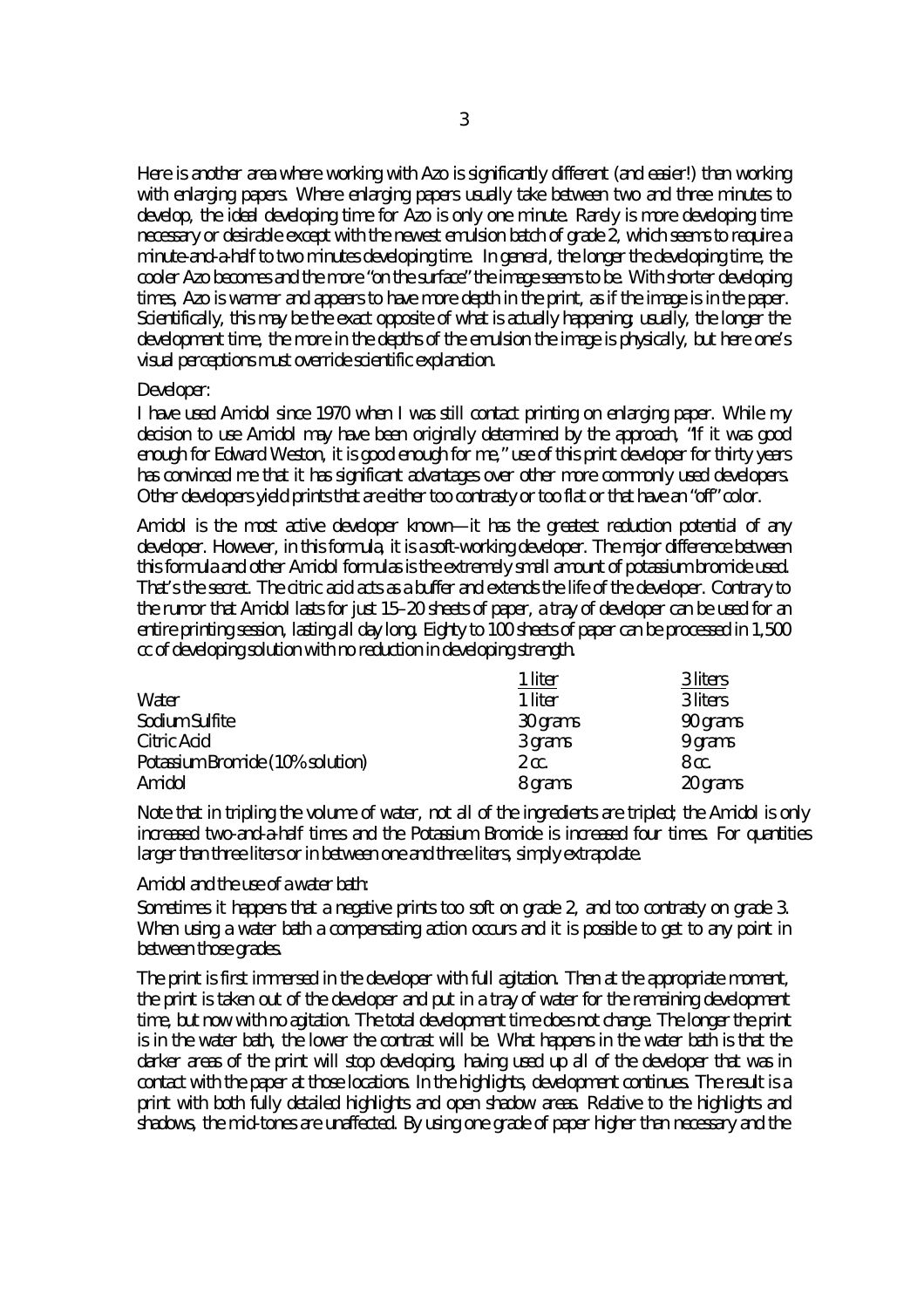proper use of the water bath, it is possible to get the lighter and darker tones the way they would be on the softer grade, yet having the midtone separations of the higher grade. This imparts a wonderful glow to prints that would otherwise be either a little too dull or a little too contrasty. Use of a water bath in this way is not unlike the use of a two-developer method (Dektol and Selectol-Soft, for example), but the use of a water bath is much easier.

Water bath development works particularly well with Amidol because it is the most powerful of the known developing agents. Because its reduction potential is so high it is not necessary to go back and forth from the developer to the water bath as would be the case with another developer. To use Azo and Amidol in this way, go from the developer to the water and then directly to the stop bath. The time in the water bath counts as time toward the one-minute development. Of the one-minute development time, an average water bath use would be half the time, or 30 seconds. However, I once made a print with as little as 12 seconds in the developer and 48 seconds in the water. At the other extreme, I have also used as little as 10 seconds in the water bath. To know when to transfer the print to the water bath, look at the dark tones; when they start coming in to about 60%–80%, it is time to make the transfer. Too much time in the water bath (over 35 seconds or so) can sometimes result in streaking. One solution I have found is to ever so slightly move the print in the tray of water; that is, use the smallest amount of agitation.

The use of Amidol as a print developer complemented by the inherently long scale of Azo makes for an extraordinary combination. Used together, especially with a water bath, there is no need to resort to time-consuming, complicated, or esoteric processes and methods such as the use of ferricyanide and masking. And because far less dodging and burning are required than when using enlarging papers, printing becomes a real pleasure with Azo and Amidol.

# Toning:

My only experience with toning Azo is with Rapid Selenium Toner. Older Azo was noted for its ability to split-tone. Newer Azo does not split-tone as well, but will change color drastically if left in the toner too long. I recommend toning with highly diluted selenium toner—a dilution of 1:128 for three to four minutes at 68°F. This is toning primarily for archival permanence, but even with this modest amount of toning the slightly green cast of Azo will be eliminated, and a slightly warm tone will result. Excessive time or more selenium will yield an eggplant color.

# Care of Handling:

Azo is available only in single weight. After years of using double-weight enlarging papers, I was quite concerned about using single-weight paper when I began printing on Azo. But I quickly found that with careful handling, damage was infrequent. I also learned that single-weight paper dry mounts better, the surface being closer to the mount board. To handle single-weight paper there is only one bit of advice: Do not hold the paper with the thumb on one side pressing between two fingers on the other side. If you do, invariably a crescent shaped crease in the emulsion will result where your thumb falls between your two fingers. Instead, hold the paper between the thumb and just one finger. And never use tongs when processing the paper.

# **Availability of Azo**:

Although Azo was previously manufactured in grades 0 through 5 and in a wide variety of sizes, due to lack of demand, it now only comes in grades 2 and 3 and only in two sizes. In the table below are grades, sizes, and quantities that are still available. It is possible that as those who make enlargements discover the new light source for enlarging with Azo, on 11x 14 and 16x20 sizes and